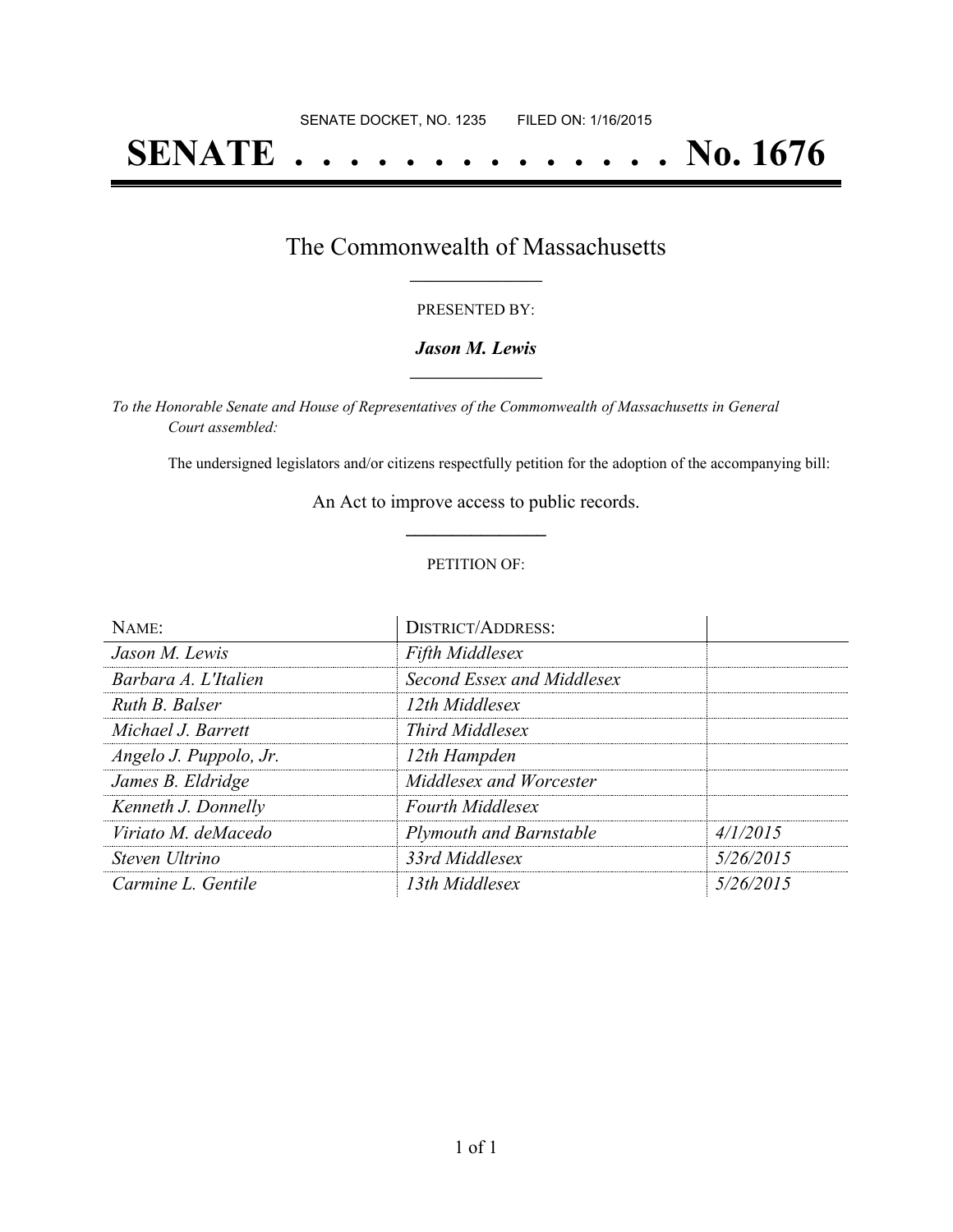## SENATE DOCKET, NO. 1235 FILED ON: 1/16/2015

# **SENATE . . . . . . . . . . . . . . No. 1676**

By Mr. Lewis, a petition (accompanied by bill, Senate, No. 1676) of Jason M. Lewis, Barbara L'Italien, Ruth B. Balser, Michael J. Barrett and other members of the General Court for legislation to improve access to public records. State Administration and Regulatory Oversight.

### The Commonwealth of Massachusetts

**In the One Hundred and Eighty-Ninth General Court (2015-2016) \_\_\_\_\_\_\_\_\_\_\_\_\_\_\_**

**\_\_\_\_\_\_\_\_\_\_\_\_\_\_\_**

An Act to improve access to public records.

Be it enacted by the Senate and House of Representatives in General Court assembled, and by the authority *of the same, as follows:*

| 1              | SECTION 1. Clause Twenty-sixth of section 7 of chapter 4 of the General Laws, as                 |
|----------------|--------------------------------------------------------------------------------------------------|
| 2              | appearing in the 2012 Official Edition, is hereby amended in line 139 after the word             |
| $\overline{3}$ | "characteristics," the following words:--                                                        |
| $\overline{4}$ | "including public record information which may be separately retrieved from an                   |
| 5              | electronic record,"                                                                              |
| 6              | SECTION 2. Section 3 of chapter 66 of the General Laws, as appearing in the 2012                 |
| 7              | Official Edition, is hereby amended by striking the first two sentences.                         |
| 8              | SECTION 3. Chapter 66 of the General Laws, as appearing in the 2012 Official Edition,            |
| 9              | is hereby amended by inserting after section 3A the following new section:-                      |
| 10             | "Section 3B. When designing or acquiring an electronic recordkeeping system or                   |
| 11             | database, any person having custody of a public record shall ensure that such system or database |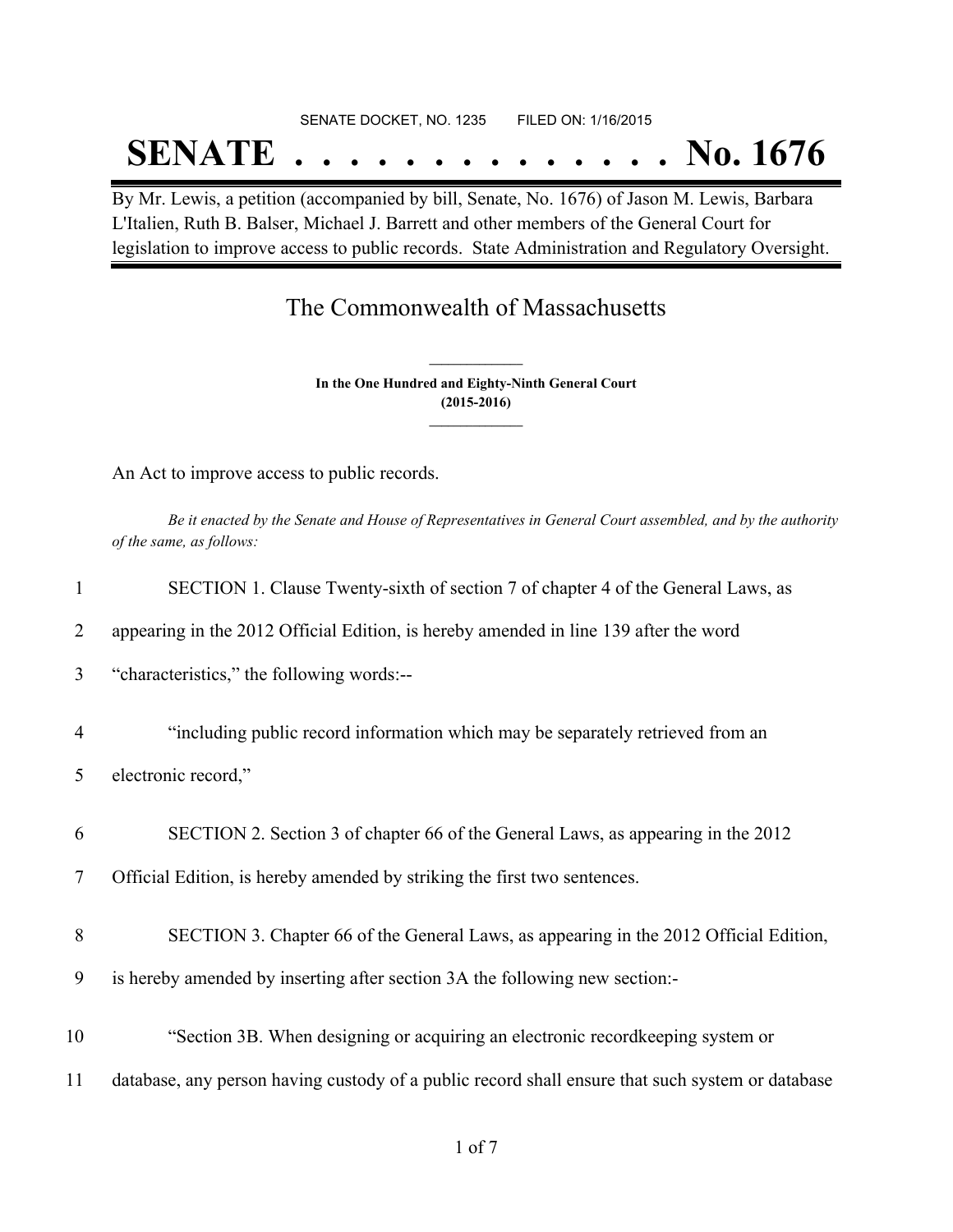is capable of providing data in a common format such as, but not limited to, the American Standard Code for Information Interchange or the Uniform Character Set Transformation Format. When records maintained electronically include both public record information and exempt information that may be withheld from public inspection, the custodian shall design its information storage and retrieval methods in a manner that permits the segregation and retrieval of public record information in order to provide maximum public access. No custodian of a public record may enter into a contract for the storage of electronic records containing public record information that impairs or restricts public access to those records."

 SECTION 4. Said Chapter 66 is hereby amended by inserting after section 6 the following new section:--

 "Section 6A. Every state agency, as defined in chapter 66A, shall designate one or more employees as records access officers. Each agency shall publicize by posting in a conspicuous location at its offices and in a conspicuous location on its website, if any, the name, title, business address, business telephone number, and email address of the designated records access officers. The designation of one or more records access officers shall not be construed to prohibit employees who have in the past been authorized to make records or information available to the public from continuing to do so.

 Records access officers shall be responsible for coordinating such agency's response to requests for access to records under the provisions of this chapter, shall facilitate the informal resolution of requests by timely and thorough production of records, and shall ensure that the agency:

(a) Assists requesters seeking records to identify the records sought;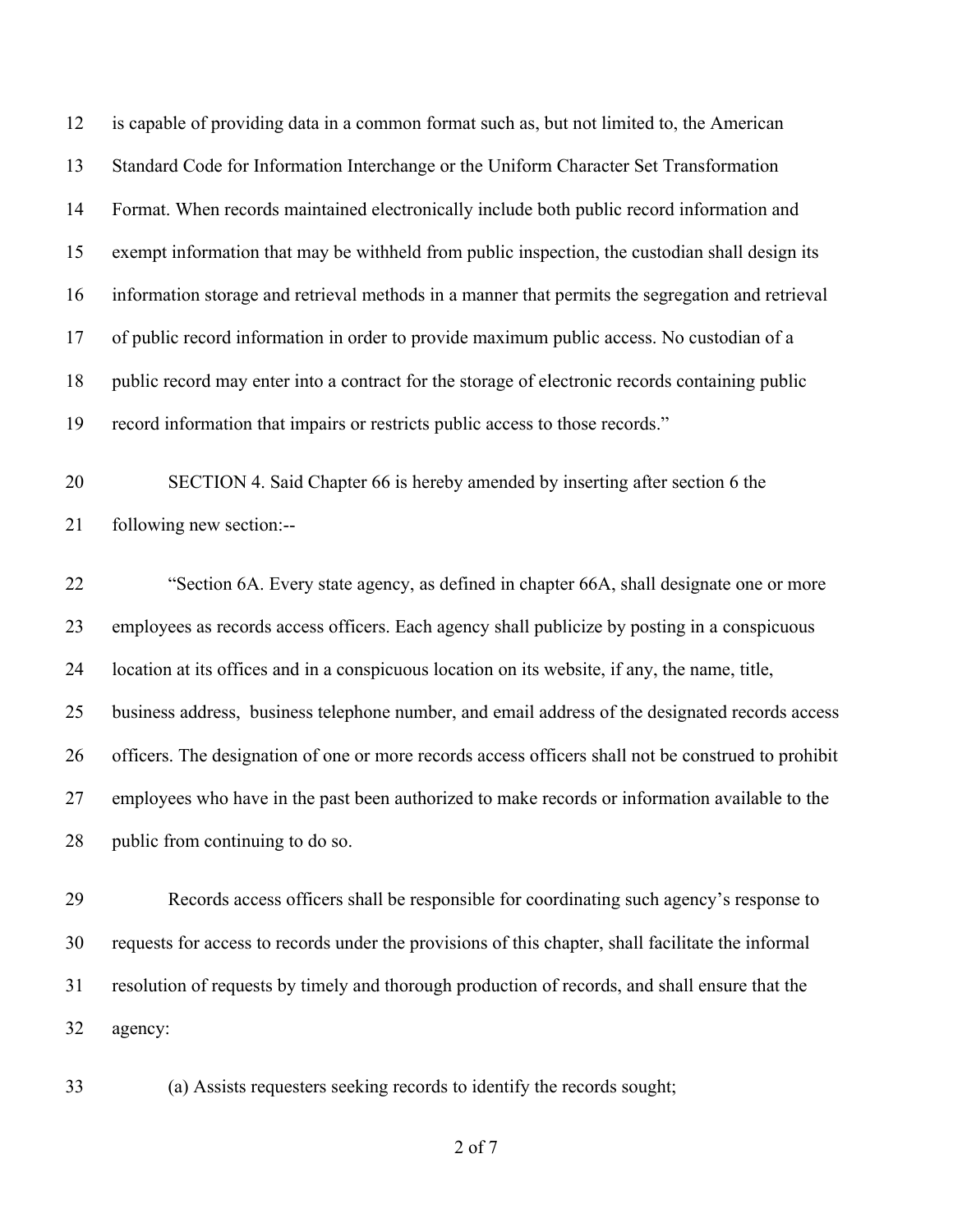| 34 | (b) Indicates, when responding to a request, whether the records are available in                    |
|----|------------------------------------------------------------------------------------------------------|
| 35 | electronic form and the manner in which the records are stored, filed, retrieved or generated, to    |
| 36 | assist requesters in describing the records sought;                                                  |
| 37 | (c) Contacts requesters when the response to a request would be voluminous so the                    |
| 38 | agency may, at the option of the requester, assist the requester in focusing the request in order to |
| 39 | facilitate the timely and thorough production of the records sought;                                 |
| 40 | (d) Coordinates with the Supervisor of Public Records and the Records Management Unit                |
| 41 | to ensure that public records are preserved in accordance with relevant Massachusetts law,           |
| 42 | regulation, and administrative guidance, prepares and maintains reference materials to enhance       |
| 43 | access to electronic public records in its custody and enable requestors to make informed            |
| 44 | requests. These reference materials shall be updated at least annually and shall include:            |
| 45 | (i) a reasonably detailed list of categories of records maintained by the agency, whether            |
| 46 | or not open for public inspection;                                                                   |
| 47 | (ii) a list and description of all major databases maintained by the agency; and                     |
| 48 | (iii) a record of all public records requests received on or after January 1, 2015 and the           |
| 49 | responses to those requests, to the extent that such responses may be preserved in electronic        |
| 50 | form.                                                                                                |
| 51 | Each state agency that maintains a website shall post these reference materials on its               |
| 52 | website."                                                                                            |
| 53 | SECTION 5. Section 10 of said chapter 66 is hereby amended by striking subsections (a)               |
| 54 | and (b) and inserting the following:--                                                               |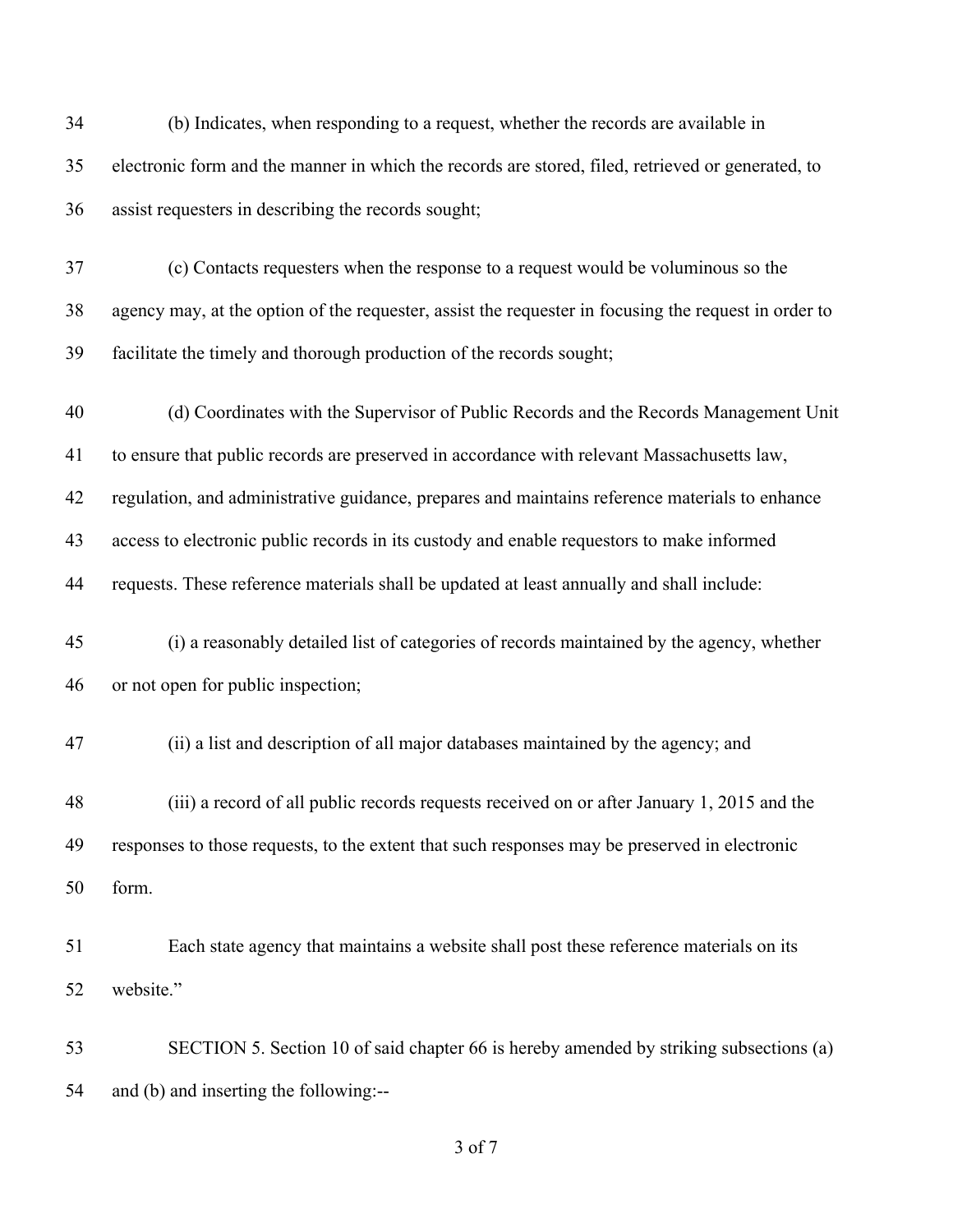"(a) Every person having custody of any public record, as defined in clause Twenty-sixth of section seven of chapter four, shall, at reasonable times and without unreasonable delay, permit it, or any segregable portion of a record which is an independent public record, including public record information which may be separately retrieved from an electronic record, to be inspected and examined by any person, under his supervision, and shall furnish one copy thereof upon payment of a reasonable fee not to exceed the actual cost of reproducing the record. In determining the actual cost of reproducing a record, the custodian of the record may include only: (i) the actual cost of any storage devices or materials provided to the requester in complying with such request; (ii) an amount equal to the hourly salary attributed to the lowest paid employee who has the necessary skill required to prepare a copy of the requested record, provided that no fee shall be charged unless at least two hours of employee time is needed to prepare a copy of the record requested, and (iii) when the custodian`s information technology capabilities are inadequate to prepare a copy of the record, the custodian may charge the requestor the actual cost of engaging an outside service to prepare a copy, provided that no fee shall be charged in excess of the hourly salary attributed to the lowest paid state employee who has the necessary skill required to prepare such a copy. In no case shall fees for black and white photocopies or computer printouts exceed 5 cents per letter size page or smaller or 7 cents per legal size page. A page shall be defined as one side of a sheet of paper.

 Each person having custody of a record shall inform the requester of the estimated cost of preparing a copy of the record if more than two hours of an employee`s time is needed, or if an outside professional service would be retained to prepare a copy of the record. No fee shall be charged for review of the content of requested records to determine the extent to which exempt and public information must be segregated.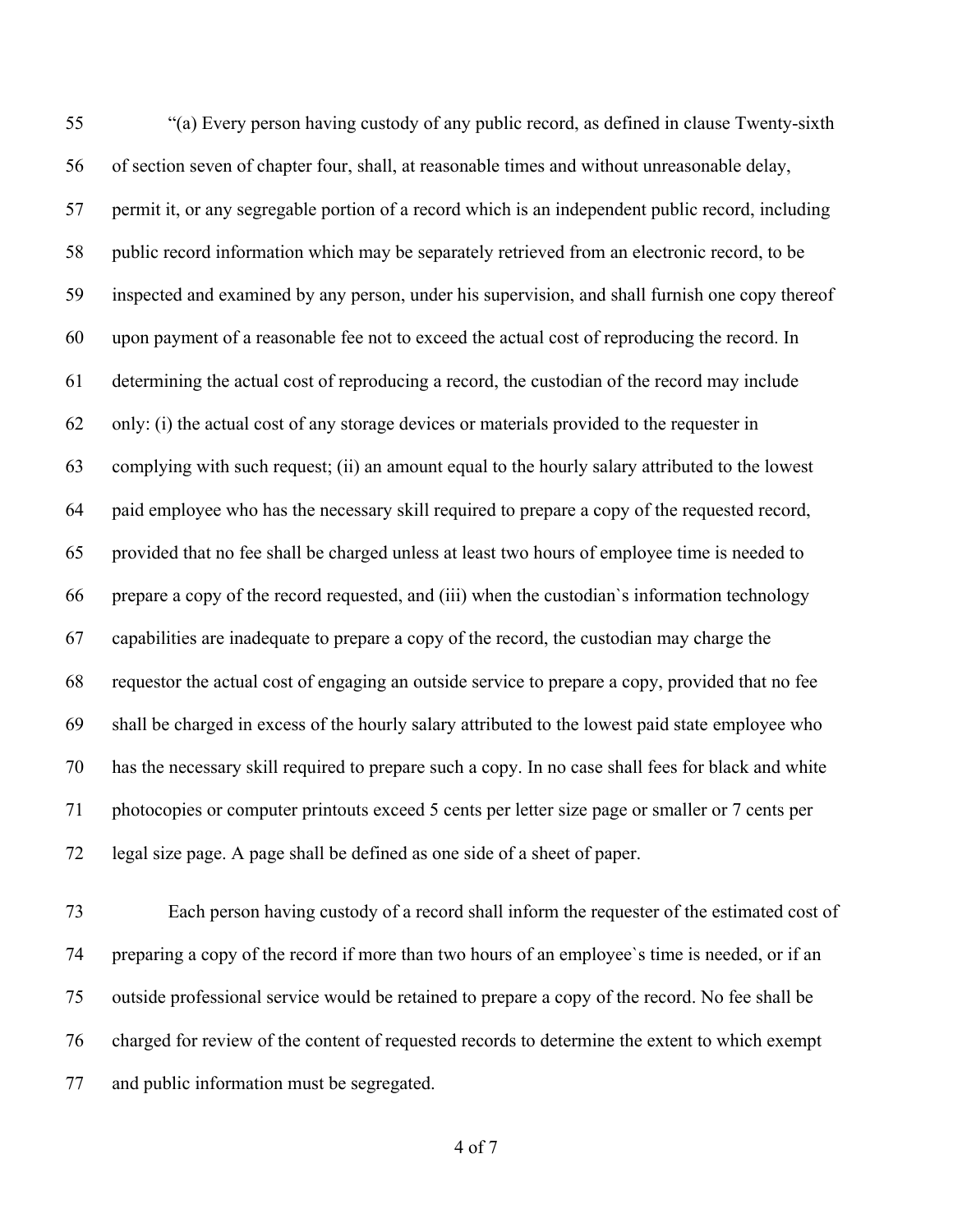Records shall be furnished without any charge or at a reduced charge if disclosure of the information is in the public interest because it is likely to contribute significantly to public understanding of operations or activities of the government and is not primarily in the commercial interest of the requester.

 (b) A custodian of a public record shall, within fifteen days following receipt of a request for inspection or copy of a public record, comply with such request. Such request may be delivered in hand to the office of the custodian, mailed via first class mail, or sent by email. If the custodian refuses or fails to comply with such a request, the person making the request may petition the supervisor of records to compel the custodian to respond or for a determination whether the record requested is public. Upon the determination by the supervisor of records that the record is public, he shall order the custodian of the public record to comply with the person's request. If the custodian refuses or fails to comply with any such order, the supervisor of records shall notify the attorney general or the appropriate district attorney thereof who shall take whatever measures necessary to insure compliance with the provisions of this section, including enforcement of the penalties prescribed under section 15. The administrative remedy provided by this section shall in no way limit the availability of the administrative remedies provided by the commissioner of administration and finance with respect to any officer or employee of any agency, executive office, department or board; nor shall the administrative remedy provided by this section in any way limit the availability of judicial remedies otherwise available to any person requesting a public record. If a custodian of a public record refuses or fails to comply with the request of any person for inspection or copy of a public record or with an administrative order under this section, the supreme judicial or superior court shall have jurisdiction to order compliance. Proceedings arising under this section shall take precedence on the docket over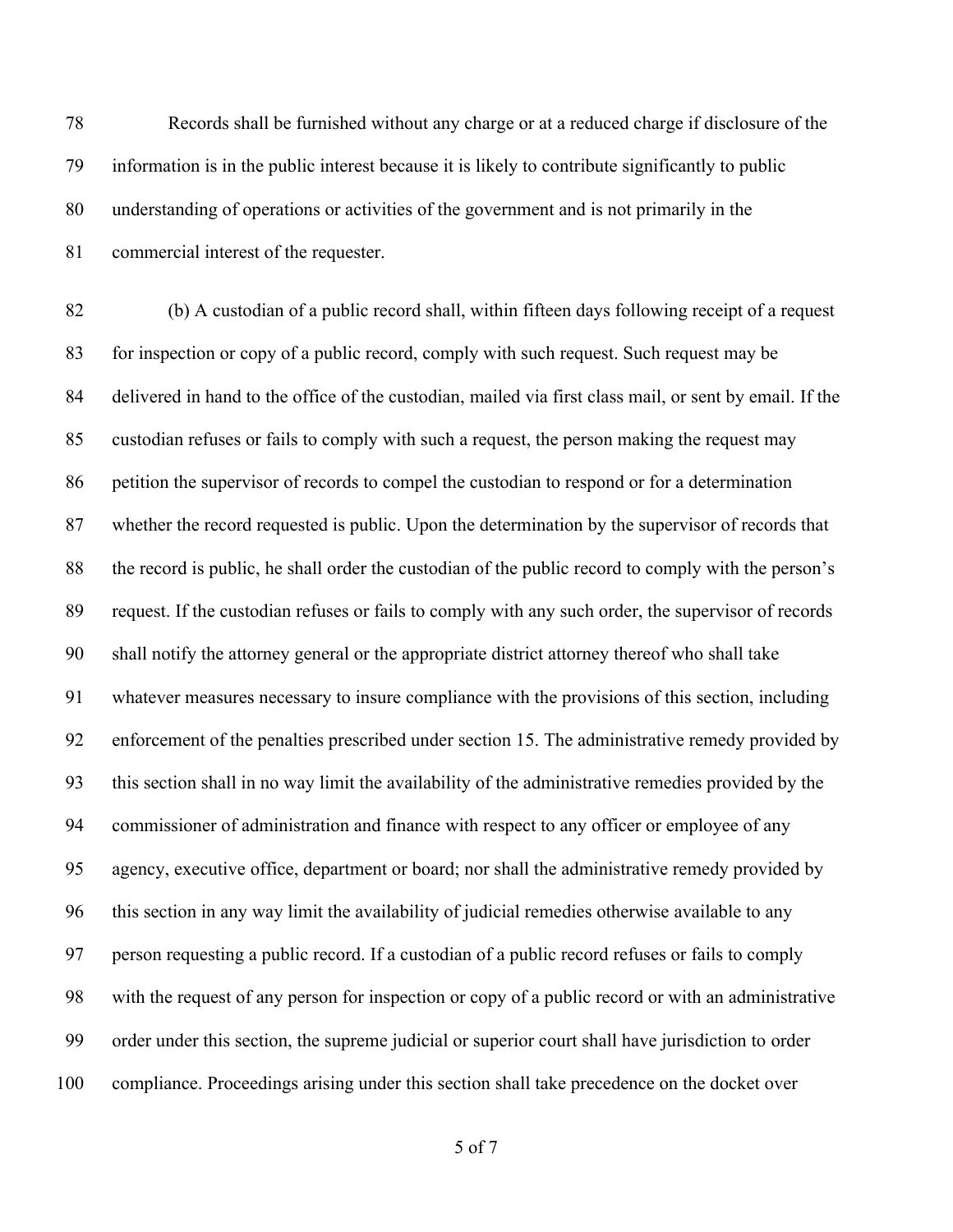other civil cases and shall be expedited. In any such proceeding, the court shall award reasonable attorney's fees to the party seeking public records if that party has substantially prevailed. A judgment or settlement in plaintiff's favor shall not be a prerequisite to obtaining an award of attorney's fees or costs.."

 SECTION 6. Said section 10 of chapter 66 is hereby further amended by inserting at the end thereof the following paragraphs:--

 "(e) If a public record or public record information is available in electronic form, the custodian shall, at the option of the requester, provide it in that form. In making a record available to a requestor, the custodian shall provide the record in any format requested if the record is readily reproducible in that format. If a request does not specify the format for producing electronically stored information, the custodian shall provide the record information in a common format that is reasonably usable. For public records in electronic form, a custodian may charge the requestor only the actual cost of any storage devices or materials provided to the requestor. Any programming necessary to retrieve a public record or public record information and provide the record or record information in the requested format, or to allow the record or record information to be read or printed, shall not be deemed to be the preparation or creation of a new record.

 (f) Every state agency, as defined by Chapter 66A, that has the ability to provide public internet access, at no charge, to a public record in its custody, shall make reasonable efforts to do so. A custodian state agency shall be required to provide public internet access, at no charge, to the following types of public records in searchable format: (i) final opinions, decisions, orders, or votes from agency proceedings; (ii) annual reports; (iii) reports to the General Court; (iv) notices